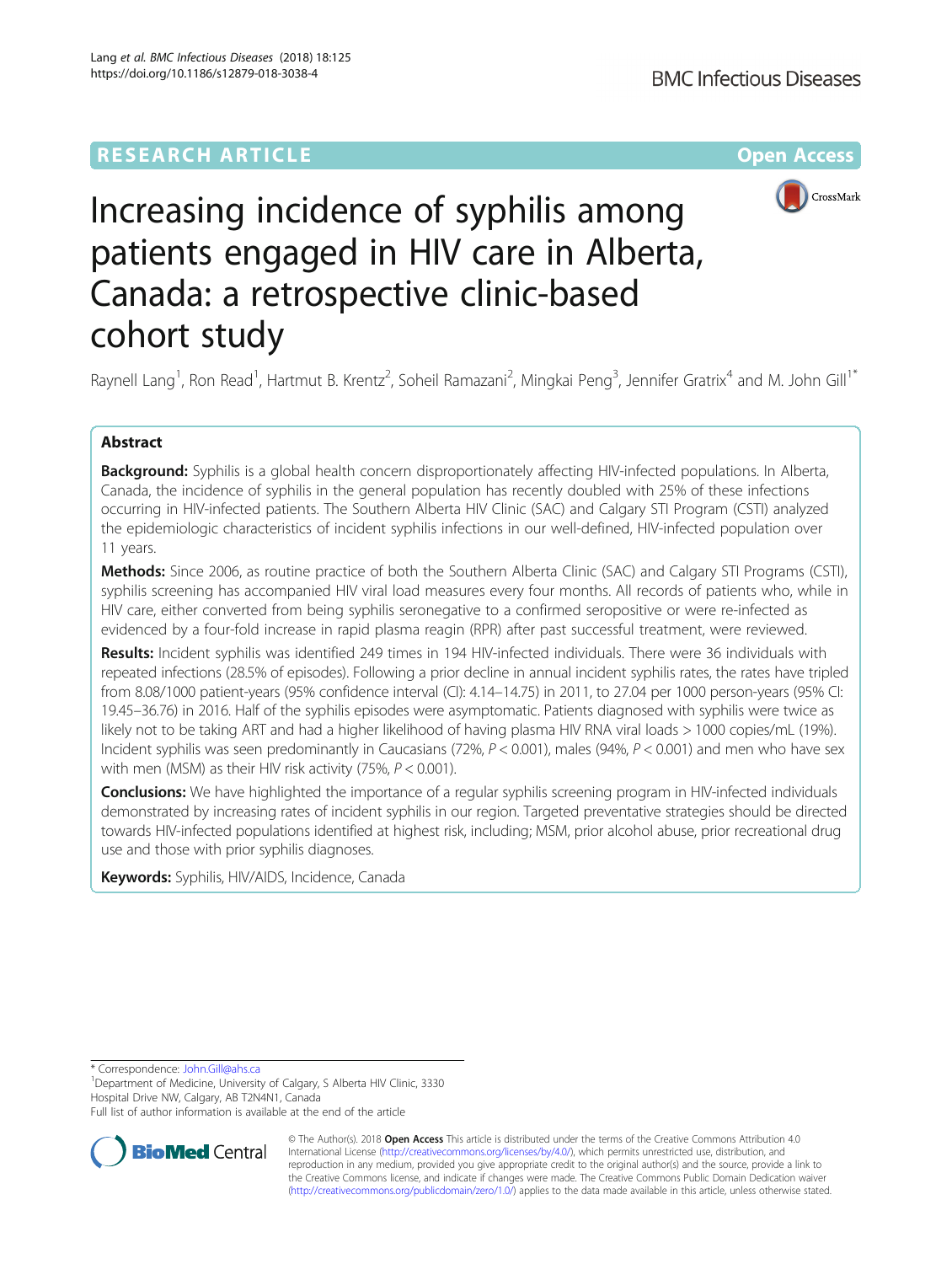# Background

The global reemergence of syphilis as a common and clinically significant sexually transmitted infection (STI) is forcing healthcare providers to search for the new elements driving this epidemic. It is estimated that worldwide, there are nearly twelve million new infections with syphilis annually [\[1\]](#page-7-0). Syphilis rates in Canada more than doubled between 2003 (2.9/100,000) and 2012 (5.8/100,000), with the rates increasing among females by 40.9% and in males by 128.3% [[2](#page-7-0)]. In the Canadian province of Alberta, the rates of new cases of syphilis increased dramatically between 2014 and 2015 nearly doubling in number, with over 25% of cases occurring in patients co-infected with HIV [[3\]](#page-7-0).

Syphilis, similar to other STI's, acts synergistically with HIV, both increasing susceptibility to infection and leading to worse health outcomes  $[4-6]$  $[4-6]$  $[4-6]$  $[4-6]$ . Asymptomatic or undiagnosed syphilis negatively impacts HIV prognoses by reducing CD4 counts and increasing viral loads making early syphilis detection important when delivering HIV care [[5](#page-7-0)–[8](#page-7-0)]. Recent studies have suggested that HIV-infected patients, while receiving consistent HIV care, may continue to engage in sexual activities placing themselves at high risk for acquiring other STI's [[9,](#page-7-0) [10](#page-7-0)]. The suppression of HIV viral replication (HIV viral load < 1000 copies/mL) using antiretroviral therapy (ART) resulting in minimal risk for sexual transmission of HIV has received legal recognition in Canada [\[11](#page-7-0)–[15](#page-7-0)].

This increase in episodes of syphilis being seen in southern Alberta prompted the Calgary STI Program (CSTI) and the Southern Alberta Clinic (SAC), to coordinate their initiatives to improve syphilis screening in those engaged in HIV care. In this retrospective cohort study, we aimed to characterize incident syphilis episodes in HIV-infected individuals, assessing patient demographics and markers of HIV control. Such knowledge may be essential for developing improved and targeted preventative strategies especially for patients engaged in ongoing HIV care.

# Methods

# Study population

SAC and CSTI are the sole referral agencies for both syphilis and HIV within the region, facilitating inclusivity of this retrospective cohort study. SAC provides HIV care to all HIV-infected individuals living within southern Alberta, Canada and CSTI provides all health care services for STI's from testing to treatment.

In a quality assurance project (approved by University of Calgary Bioethics committee) at both SAC and CSTI programs, routine serologic screening for syphilis regardless of risk accompanied regular four-month HIV viral load measurements between January 1, 2006 and December 31, 2016. The records of all episodes of incident syphilis infection occurring in HIV-infected patients were reviewed. Every indeterminate or positive syphilis serology for a SAC patient was discussed with or referred to CSTI at the time of testing.

All individuals followed at SAC with at least one regular visit between January 1, 2006 and December 31, 2016 were included in this study  $(N = 2448)$ . Patients were followed until December 31, 2016 or until they either moved, died or were lost-to-follow-up. All patients, who while in HIV care, converted from being seronegative for syphilis to a confirmed positive status or were reinfected with syphilis were reviewed through the SAC database and a CSTI chart review. A control population was identified through the SAC database to be used for comparison of demographic data and included all HIVinfected patients followed at SAC with at least one regular visit between January 1, 2006 and December 31, 2016 whose treponemal or non treponemal syphilis test remained negative.

## Syphilis diagnosis

The syphilis screening algorithm and confirmatory testing was achieved using indirect serologic methods. Initially screening for syphilis was done with the nontreponemal rapid plasma reagin (RPR), however in 2008 the screening test was changed to an enzyme immunoassay (EIA), a treponemal test. The RPR continued to be used as a confirmatory test as well as for monitoring response to therapy. In Calgary, the secondary confirmatory test was either the fluorescent treponemal antibody absorption test (FTA-ABS) or the line immunoassay (INNO-LIA). Repeat syphilis episodes were identified by a four-fold increase in RPR after a prior documented successful treatment course for syphilis and were evaluated and staged by an STI specialist (RR).

# Data collection

Clinical and sociodemographic data was obtained from a review of both SAC and CSTI databases and charts for all patients included in the study. These data included: age at HIV diagnosis; gender (i.e. male, female, transgendered), self-reported ethnicity (i.e. Caucasian, Indigenous, African/ Caribbean/Black (ACB), Other); most likely HIV exposure risk (i.e. MSM-self-reported men who have sex with men identification, HET- self-reported heterosexual identification, PWID- self-reported persons who inject drugs, Other), and year of HIV diagnosis. Other self-reported data fields included cigarette smoking (current or past), alcohol abuse (> 14 drinks/week or self-described binge drinking), recreational drug use (i.e. intravenous drug use), intimate partner violence exposure (current, past and/or childhood abuse), and ever unstable housing (i.e. homelessness, transitional housing, shelters, supported housing).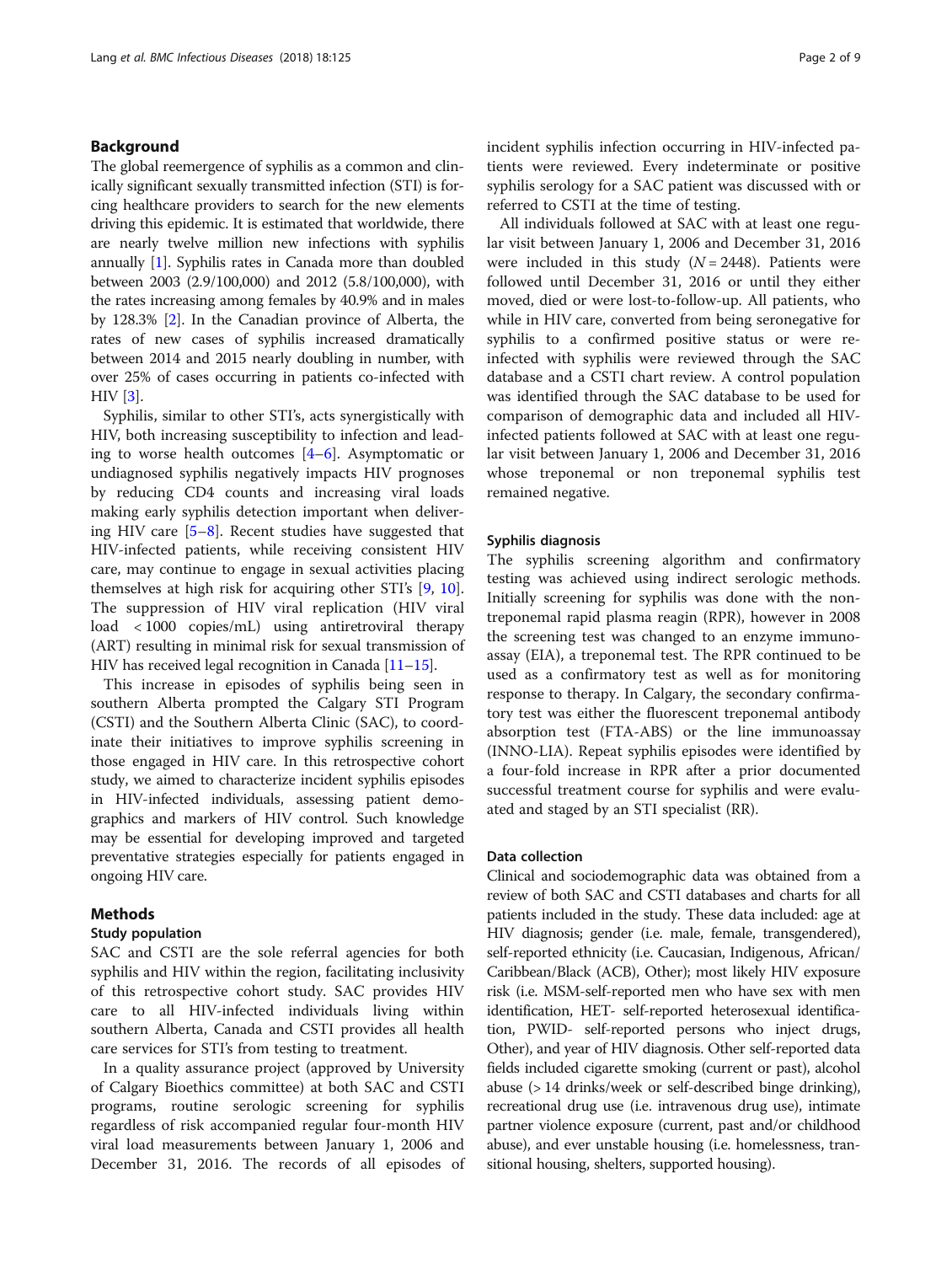For patients with an incident syphilis infection, detailed standardized information was collected by one physician (RL), through a comprehensive review of both SAC and CSTI charts and databases. Multiple sources including nursing interviews, social work reports, selfadministered questionnaires, laboratory reports and routine STI and HIV care notes from charts and databases were used. These data included self-described sexual practices, ART use and HIV viral loads collected both prior to and after each positive syphilis test. Prior history of comorbid infections including Neisseria gonorrhoeae, Chlamydia trachomatis and Hepatitis C virus (HCV) were self-reported and documented in CSTI charts at the time of syphilis diagnosis.

During routine HIV appointments, all patients were asked if they were sexually active and if the activities would be considered "unsafe" (condomless sex). For those engaging in unsafe sexual practices, counselling on both HIV and STI transmission risks was provided. The number of self-reported sexual partners in the period six months prior to testing positive for syphilis was documented. All data was anonymized prior to analysis.

## Statistical analysis

Demographic and risk factors of patients in control group were compared with those with syphilis infection, those with repeat episodes of syphilis, those not on ART, and those not virally suppressed (viral load > 40 copies/ml) using chi-squared testing. Age and sex adjusted incident rate (IR) of syphilis infection were calculated from 2006 to 2016 using the 2006 demographic as reference. Incidence rates adjusted for HIV risk exposure in addition to age and sex were also analyzed. Incidence rates were calculated using patients "active in care," meaning they had attended at least one SAC visit each year to contribute to a patient-year of follow up. All statistical analysis was performed using Stata, (version 15.0 College Station, TX). All charts were created with Microsoft Excel.

# Results

Between 1/1/2006 and 12/31/2016, the mean number of patients "active in care" at SAC was 1517 per year (range: 1086 in 2006 to 1889 in 2016). During this time, there were 20,203 syphilis tests done on a total of 2448 patients who attended at least one regular SAC visit. On average, there were 180 days between each syphilis test per patient. The average number of syphilis screening tests that were done per patient each year over the 11-year period was 2.1. In 2006 the average number of tests per year was 1.3, whereas in 2016 this was 2.8. For high risk patients (MSM) screening rates were more frequent with the average testing over 11 years being 2.4 tests

per year. The average number of viral load measurements per patient per year was 3.03 (range 2.58–3.37).

Of the 2448 HIV-infected patients followed at SAC and CSTI during the study period, encompassing 15,175 person-years, we identified 360 potential episodes of syphilis in 305 different patients that met the broad study criteria for incident syphilis. Of the 360 potential episodes, 38 were excluded after being classified as false positive syphilis tests. Inadequate availability of comprehensive data led to exclusion of 32 episodes along with 41 additional episodes, who although tested in Alberta, had since moved out of province. These episodes were not included in incident rate calculations as validity of the tests ensuring incident infection as well as characteristics of the diagnosis were not available. We therefore analyzed 249 episodes in 194 individuals. Over half (50.8%) of incident syphilis cases were asymptomatic and were only identified by routine screening. In 71/249 (28.5%) of the infections, syphilis occurred in individuals who had previously been successfully treated for syphilis on one or more past occasions and were identified by a four-fold increase in RPR titer.

The average IR between 2006 and 2016 was 12.88 per 1000 person-years of follow up (95% confidence interval (CI): 9.64–16.11). When adjusted for HIV exposure category in addition to age and sex, the average IR between 2006 and 2016 was 13.22 per 1000 person-years of follow up (95% CI: 8.20–21.34). Incident rates decreased from 15.50 in 2006 (95% CI: 9.04–26.35) to 5.87 in 2008 (95% CI: 2.68–12.77). The rise in syphilis rates in 2009 (Fig. [1\)](#page-3-0) are likely reflective in part to a change in the testing algorithm for syphilis in Calgary from an initial RPR to enzyme immunoassay (EIA). In 2008, the screening test was changed to an EIA resulting in increased identification of latent syphilis due to improved sensitivity of the test and likely resulting in the increasing rate of syphilis demonstrated in 2009 and 2010. Annual incidence rates tripled from 2011 8.08/1000 patient-years (95% CI: 4.14–14.75), to 27.04 per 1000 person-years (95% CI: 19.45–36.76) in 2016 (Fig. [1\)](#page-3-0). The number of repeat syphilis infections climbed from three repeat episodes in 2011 (25% of all syphilis infections during that year), up to 20 in 2016 (44%) (Fig. [2\)](#page-3-0).

## Demographics

The incident syphilis infections were seen mainly in males (94%) compared to the control group (74%,  $P = < 0.001$ ), with MSM being the leading HIV exposure risk group (75% vs 40.6%,  $P = < 0.001$ ) and in Caucasians (72% vs. 56%),  $P = < 0.001$ ). Compared to HIV-infected but with no evidence of past or current syphilis infection, those with syphilis were more likely to have a history of alcohol abuse (28% vs. 18%,  $P = < 0.001$ ) and a history of recreational drug use (44% vs. 31%,  $P = < 0.001$ ) (Table [1\)](#page-4-0). Co-infections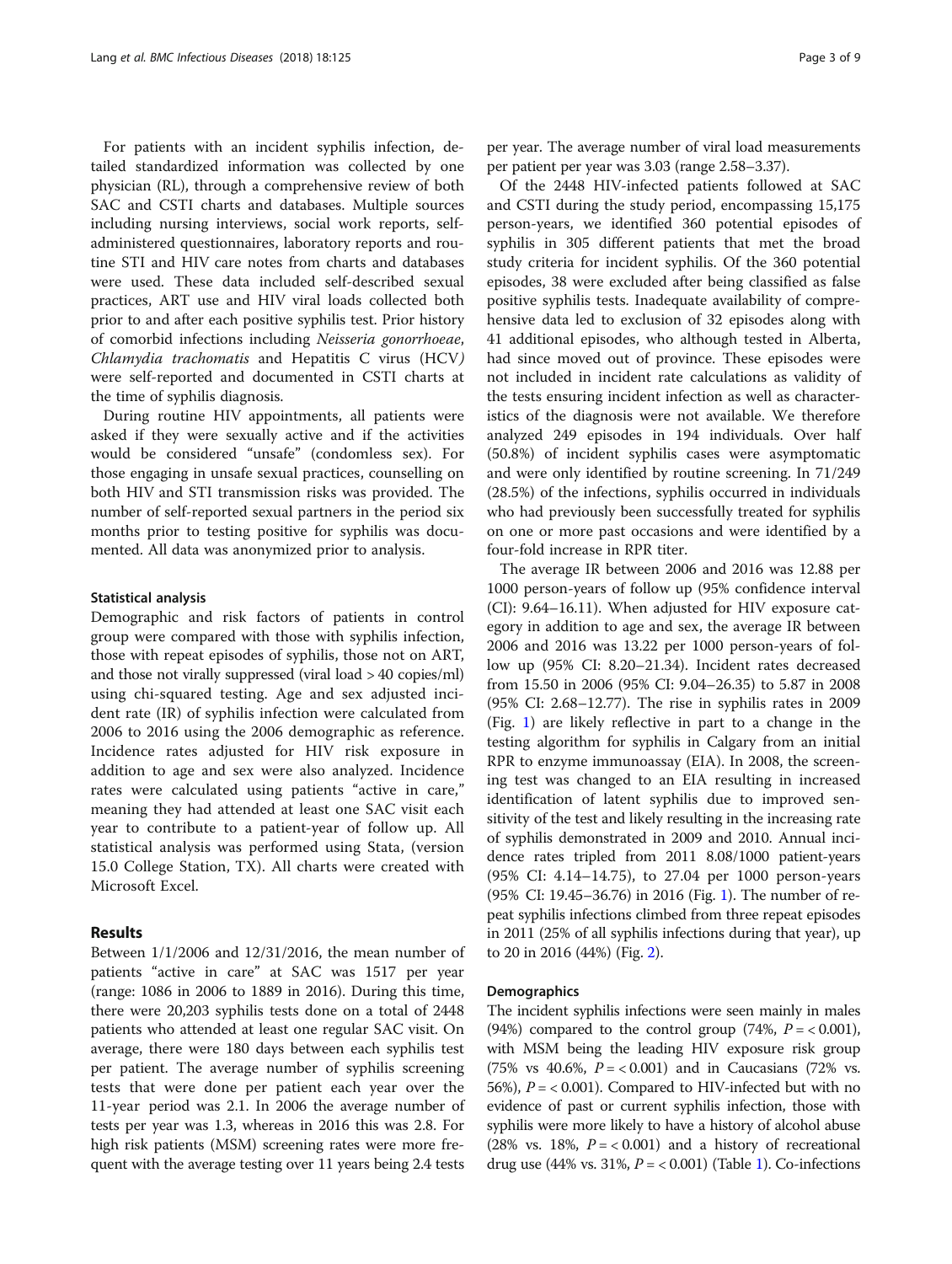<span id="page-3-0"></span>

with other STI's (C. trachomatis, N. gonorrhoeae, HCV) at time of syphilis infection were very common with 42% of the population studied having had at least one other STI prior to incident syphilis infection other than HIV. STI coinfections included; 32% of cases having a prior history of N. gonorrhoeae, 24% having had documented C. trachomatis and 1.5% were also co-infected with HCV.

# Engagement with HIV care and disclosure of sexual activity

The mean age at syphilis diagnosis was 47 years (range of 21–72); the mean length of time between the HIV positive test and a positive syphilis test was 7.7 years (range 0.1–25.6) with 31% having been HIV positive for greater than 10 years (Table [2](#page-5-0)). The mean duration of HIV care at SAC was 4.9 years (0.1–23.3) with 16% having been followed for greater than 10 years. At the visit prior to acquiring syphilis, only 59% stated that

they were currently sexually active; however, following diagnosis with syphilis, 71% reported sexual activity. There were 144/193 (75%) patients diagnosed with syphilis that reported having 1 to 5 sexual partners in the preceding 6 months of their syphilis diagnosis; mean number of partners was 4.7 and median being 2. Counselling on safer sexual practices was provided for 44% of the individuals at the clinic visit immediately prior to testing positive for syphilis and 50% received safer sex counselling at the appointment immediately following syphilis infection.

# HIV control at syphilis diagnosis

At the time of their incident syphilis infection, nearly 1 in 5 (19%) of patients were not on ART in contrast to 11% of other HIV-infected patients in care in the same time period. Those not on ART with incident syphilis were more likely to be PWID (23%), compared to those



each year divided by number of repeat infection. As seen there has been an increase in number of syphilis episodes from 2006 to 2016, however the number of repeat cases has also increased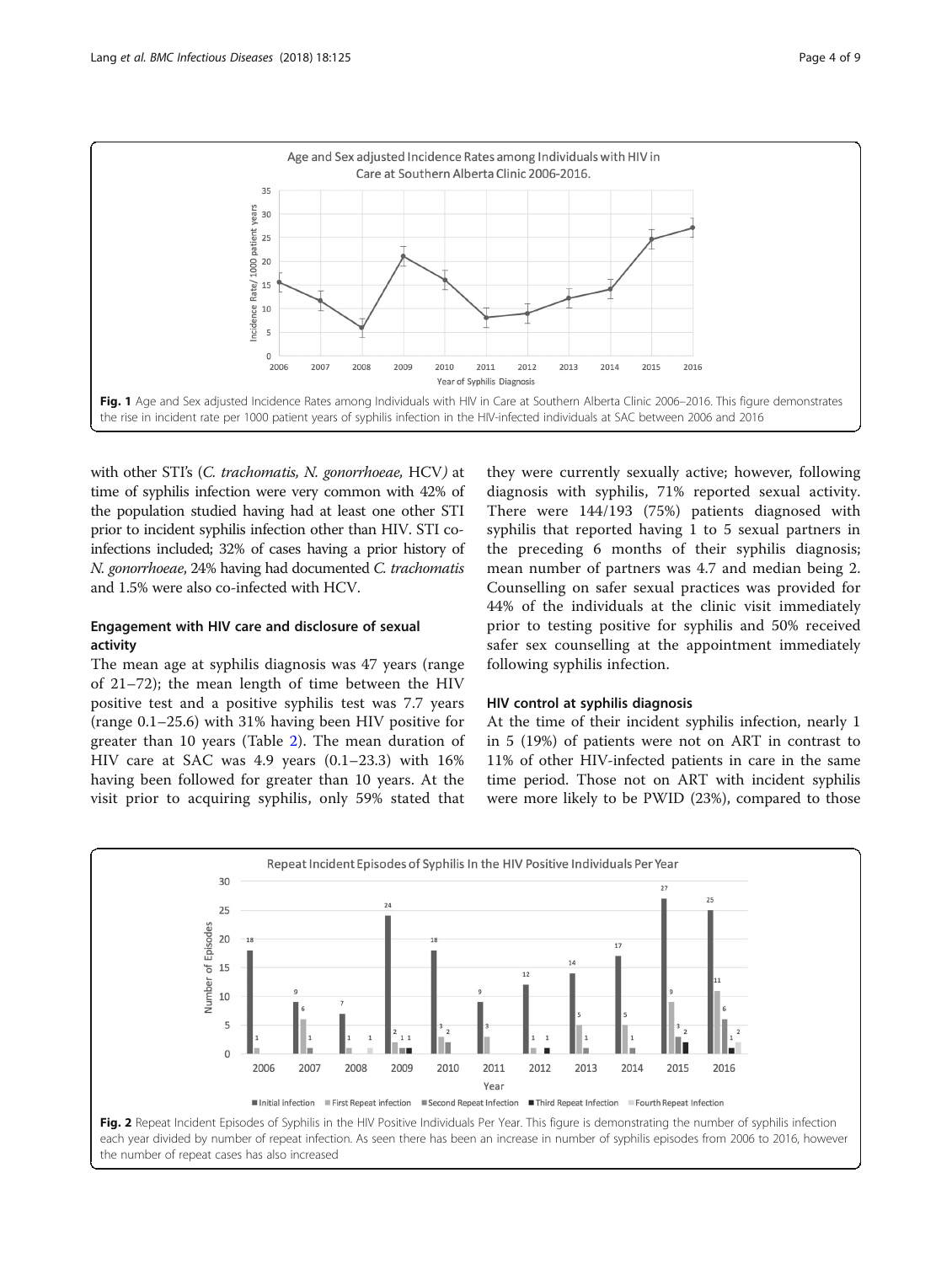|                                                | Total        | Syphilis Neg | Syphilis Pos | $P$ -value |
|------------------------------------------------|--------------|--------------|--------------|------------|
| N(% )                                          | 2448         | 2254 (92.1)  | 194 (7.9)    |            |
| Age at HIV Diagnosis (years)                   |              |              |              |            |
| Mean (range)                                   | $35(1 - 79)$ | $35(1 - 79)$ | $35(16-69)$  | 0.893      |
| $<$ 30                                         | 888 (36.2)   | 813 (36.1)   | 75 (38.7)    | 0.801      |
| $30 - 39$                                      | 868 (35.5)   | 802 (35.6)   | 66 (34.0)    |            |
| $40 - 49$                                      | 475 (19.4)   | 438 (19.4)   | 37 (19.1)    |            |
| $\geq 50$                                      | 217 (8.9)    | 201 (8.9)    | 16(8.3)      |            |
| Gender                                         |              |              |              |            |
| Male                                           | 1858 (75.9)  | 1675 (74.3)  | 183 (94.3)   | < .001     |
| Female                                         | 583 (23.8)   | 572 (25.4)   | 11(5.6)      |            |
| Transgendered                                  | 7(0.3)       | 7(0.3)       | 0(0.0)       |            |
| Self-reported Ethnicity <sup>a</sup>           |              |              |              |            |
| Caucasian                                      | 1399 (57.1)  | 1259 (56.0)  | 140 (72.2)   | < .001     |
| Indigenous                                     | 222 (9.1)    | 216 (9.6)    | 6(3.1)       |            |
| ACB                                            | 560 (22.9)   | 536 (23.8)   | 24 (12.4)    |            |
| Other                                          | 267 (10.9)   | 243 (10.8)   | 24 (12.4)    |            |
| Most Likely HIV Exposure Category <sup>b</sup> |              |              |              |            |
| <b>MSM</b>                                     | 1060 (43.3)  | 915 (40.6)   | 145 (74.4)   | < .001     |
| <b>HET</b>                                     | 526 (21.5)   | 512 (22.7)   | 14(7.2)      |            |
| <b>PWID</b>                                    | 761 (31.1)   | 731 (32.4)   | 30 (15.6)    |            |
| Other                                          | 101(4.1)     | 96 (4.3)     | 5(2.6)       |            |
| Co-factors <sup>c</sup>                        |              |              |              |            |
| History of Smoking                             | 1252 (51.1)  | 1142 (50.7)  | 110 (56.7)   | 0.124      |
| History of Alcohol Abuse                       | 460 (18.8)   | 404 (17.9)   | 56 (28.9)    | < .001     |
| History of Recreational                        |              |              |              |            |
| Drug Use                                       | 794 (32.4)   | 707 (31.4)   | 87 (44.8)    | < .001     |
| History of Unstable                            |              |              |              |            |
| Housing                                        | 516/2109     | 483/1932     | 33/177       | 0.073      |
|                                                | (24.5)       | (25.0)       | (18.6)       |            |
| History of Intimate                            |              |              |              |            |
| Partner Violence                               | 655 (26.7)   | 614 (27.2)   | 41 (21.1)    | 0.079      |

<span id="page-4-0"></span>

| <b>Table 1</b> Characteristics of HIV+ patients regularly followed at the Southern Alberta Clinic between 1/1/2006 and 12/31/2016 |  |  |  |
|-----------------------------------------------------------------------------------------------------------------------------------|--|--|--|
| comparing patients who were negative for syphilis (Syphilis Neg) to patients who ever tested positive for syphilis (Syphilis Pos) |  |  |  |

<sup>a</sup>Native Canadian includes Aboriginal, Metis and Inuit: ACB includes African, Caribbean, Black: Other includes IndoAsian, Hispanic, East Asian, and other <sup>a</sup>Native Canadian includes Aboriginal, Metis and Inuit; ACB includes African, Caribbean, Black; Other includes IndoAsian, Hispanic, East Asian, and other<br><sup>b</sup>MSM = self-reported men who have sex with men identification; HE identification; Other HIV Risk factor behavior includes: blood transfusions, hemophiliac, neonatal, postnatal infection, unknown or not reported History of Cigarette Smoking-Current or Past; History of Alcohol Abuse- > 14 drinks/week or binge drinking; History of Recreational Drug Use –Current or Past; History of Unstable Housing-homelessness, shelters, supporatative housing; History of Intimate Partner Violence-Current or Past

on ART (16%,  $P = < 0.004$ ). Self-reported alcohol abuse was also more common in those not on ART (33% vs. 29%,  $P = 0.024$ ) (Additional file [1](#page-7-0): Table S1).

At the time of syphilis infection, nearly one-third (30.5%; 75/249) of patients had detectable HIV viremia (ranging from 49 to 2,309,021 copies/mL) (Table [3](#page-5-0)). This included 19% of patients that had viral loads greater than 1000 copies/mL and 4% had viral loads of greater than 100,000 copies/mL. In patients with viral loads > 40 copies/mL at syphilis diagnosis, 52% were not on ART. These

patients with detectable viremia were predominately male (96%,  $P = 0.002$ ), Caucasian (77%,  $P = 0.04$ ) and MSM (73%,  $P = < 0.001$ ) and a greater proportion were PWID (20%,  $P = < 0.001$ ) (Additional file [1:](#page-7-0) Table S1).

# Subgroup analysis: Repeat episodes of syphilis

Over one-quarter (28%) of syphilis infections occurred in individuals previously successfully treated for a past episode and were identified by a four-fold increase in RPR. Over two-thirds (47/71) were second episodes of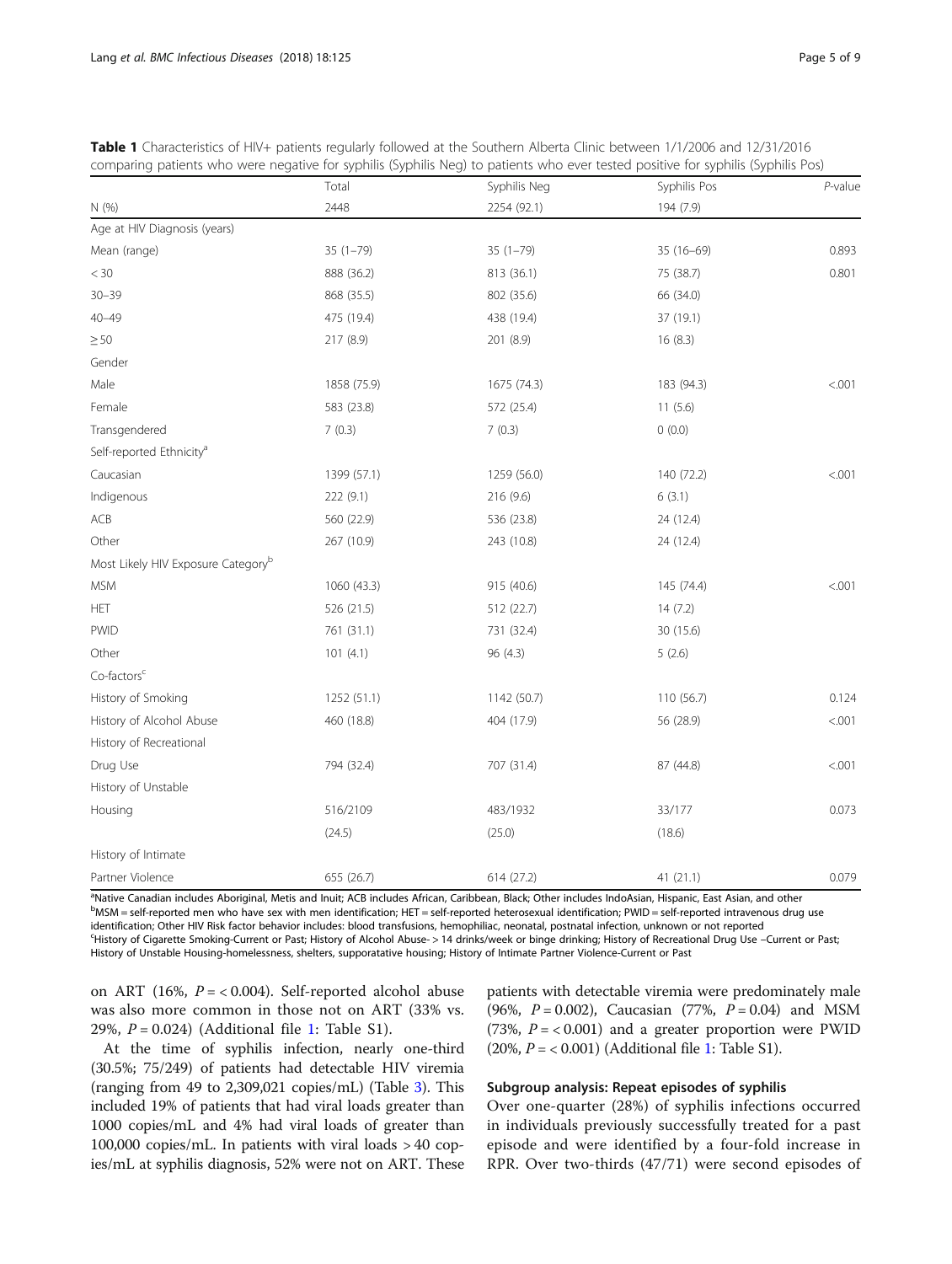<span id="page-5-0"></span>Table 2 Characteristics of HIV+ patients active in care at SAC or CSTI at time of their syphilis diagnosis between 1/1/2006 and 12/31/2016. (Note − 158 patients had a single syphilis episode; 36 patients had more than 1 episode.  $N = 249$  syphilis episodes total)

| Length of time in years between HIV diagnosis and Syphilis diagnosis<br>$(n = 249)$ |                   |
|-------------------------------------------------------------------------------------|-------------------|
| Mean (range)                                                                        | $7.7(0.1 - 25.6)$ |
| < 1 year ( $N$ /%)                                                                  | 26 (10)           |
| $1-5$ years                                                                         | 82 (33)           |
| $6 - 10$                                                                            | 64 (26)           |
| $>$ 10 years                                                                        | 77 (31)           |
| Age in years at time of each Syphilis diagnosis ( $n = 249$ )                       |                   |
| Mean (range)                                                                        | 47 (21-72)        |
| $<$ 30 (N/%)                                                                        | 43 (17)           |
| $30 - 39$                                                                           | 74 (30)           |
| $40 - 49$                                                                           | 81 (33)           |
| $50 - 59$                                                                           | 37 (15)           |
| > 59                                                                                | 14(6)             |
| Length of time in years followed in care at SAC ( $n = 249$ )                       |                   |
| Mean (range)                                                                        | $4.9(0.1 - 23.3)$ |
| $< 1$ (N/%)                                                                         | 77 (31)           |
| $1 - 5$                                                                             | 101(41)           |
| $6 - 10$                                                                            | 31 (12)           |
| $11 - 15$                                                                           | 24 (10)           |
| >15                                                                                 | 16(6)             |
| Number of self-reported sexual partners within the preceding 6 mont                 |                   |

Number of self-reported sexual partners within the preceding 6 months of a syphilis diagnosis ( $n = 193$ )

| Mean (range)      | $4.7(0-50)$ |
|-------------------|-------------|
| $0(N\frac{9}{6})$ | 14(7)       |
| $1 - 5$           | 144 (75)    |
| $6 - 10$          | 15(8)       |
| $11 - 15$         | 6(3)        |
| $16 - 20$         | 8(4)        |
| > 20              | 6(3)        |

syphilis, with 21% (15/71) experiencing syphilis for the third time,  $9\%$  (6/71) for the fourth time and  $4\%$  (3 individuals) for the fifth time. Those experiencing repeat episodes of syphilis were more likely male (97%,  $P =$ 0.007), Caucasian (75%,  $P = 0.001$ ) and MSM (92%,  $P =$ < 0.001) compared to those in the control population of HIV-infected, syphilis negative individuals. A trend towards current or past recreational drug use  $(47\%, P =$ 0.064) was noted but not reaching significance in those with repeat infections (Additional file [1:](#page-7-0) Table S1). A history of other STI's were very common in this subgroup with a prior history of  $N$ . gonorrhoeae (47%) and C. trachomatis (39%).

| antiretroviral therapy (ART) and those with repeat syphilis episodes                                                              |                    |                |
|-----------------------------------------------------------------------------------------------------------------------------------|--------------------|----------------|
| Episodes of syphilis in<br>individuals with HIV that<br>were not virologically<br>suppressed, VL ≤ 40 copies/mL<br>$(n = 75/249)$ | Number of Episodes | Percentage     |
| On ART                                                                                                                            | 36                 | 48             |
| Not on ART                                                                                                                        | 39                 | 52             |
| Episodes of syphilis in<br>individuals with<br>HIV that are not on<br>ART $(n = 48/249)$                                          | Number of Episodes | Percentage     |
| Viral Load (range) copies/mL                                                                                                      | $<$ 40-2,309,021   |                |
| $\leq 40$                                                                                                                         | $\overline{2}$     | $\overline{4}$ |
| 41-399                                                                                                                            | $\overline{4}$     | 8              |
| 400-10,000                                                                                                                        | 18                 | 38             |
| $\geq 10,000$                                                                                                                     | 24                 | 50             |
| Episodes of syphilis in<br>individuals with HIV<br>and repeat syphilis<br>infections ( $n = 71/249$ )                             | Number of Episodes | Percentage     |
| Virologic suppression (range)                                                                                                     | $< 40 - 330,000$   |                |
| Virologically suppressed                                                                                                          | 45                 | 63             |
| Not Virologically suppressed                                                                                                      | 26                 | 37             |
| On ART                                                                                                                            | 58                 | 82             |
| Not on ART                                                                                                                        | 13                 | 18             |

Table 3 Subgroup analysis of individuals with HIV and incident syphilis infection based on virologic supression<sup>a</sup>, patients not on antiretroviral therapy (ART) and those with repeat syphilis episodes

<sup>a</sup>HIV Virologic suppression defined as < 40 copies/mL

# **Discussion**

In many countries, the rate of new syphilis infections in HIV-infected patients is increasing [[16](#page-7-0), [17\]](#page-7-0). We found that the annual incidence rate of new syphilis infections in patients regularly engaged in HIV care at SAC has nearly tripled since 2011. Overall, 8% of all SAC patients have experienced one or more syphilis episodes during the past 10 years; 1 in 7 (13.5%) MSM individuals at SAC have been diagnosed with syphilis. Over half (50.8%) of the new infections were asymptomatic and only identified by routine screening during HIV care, underscoring the importance and value in routine screening in this risk population. Over 1 in 4 (28%) of previously diagnosed patients with syphilis had one or more subsequent syphilis episodes.

These results are disconcerting as patients in this study had been successfully engaged in care for an average of 5 years with over 15% followed for 10 years or more. Patients routinely are screened for syphilis approximately every 4 months, and are counselled on safe sex practices on an ongoing basis. By routinely screening patients we have likely identified increased numbers of asymptomatic syphilis episodes that were diagnosed, however this does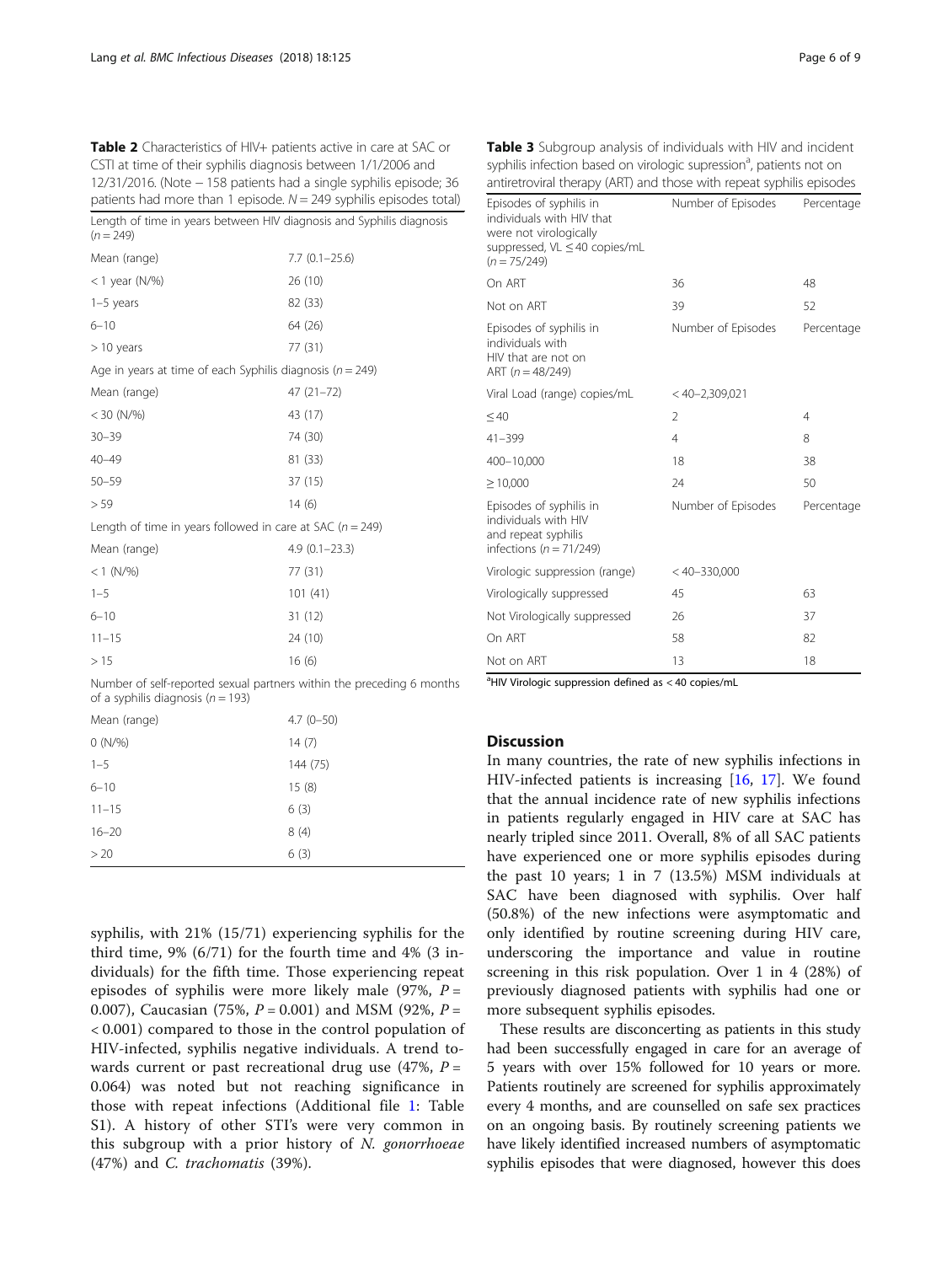not explain the increasing number of incident infections and our failure in curtailing this epidemic.

STI prevention may be achieved through counselling and education  $[18–20]$  $[18–20]$  $[18–20]$ . Flemming et al. stated that three key areas need to be addressed in programmatic developments addressing STI infections in HIV-infected populations including improving access to clinical services, promoting early and effective STI related healthcare behaviors and lastly, establishing successful screening systems [\[21](#page-8-0)]. To be cost effective, novel programing must be focused towards those at greatest risk of incident syphilis infection. High risk groups identified for acquiring syphilis among HIV-infected populations include MSM, current or prior alcohol abuse disorder, history of recreational drug use and prior syphilis diagnosis.

As in other reports, men accounted for most of our new syphilis infections with the majority having MSM as their risk activity for their HIV  $[3, 17]$  $[3, 17]$  $[3, 17]$ . The successful use of ART in almost eliminating HIV transmission risk in adherent patients has been proposed as a contributing factor to increased unprotected sex and subsequent STI's: this link is as yet unproven  $[10-15]$  $[10-15]$  $[10-15]$ . The CDC reports the highest absolute rates of syphilis in those aged 30–39, our data however, identifies that the highest rate of syphilis in our patients occurs between 40 and 49 years of age [\[4\]](#page-7-0). This may be attributable to successful ART allowing HIV-infected patients to live longer, remain in good health and be involved in ongoing sexual relationships [[12](#page-7-0)]. Less attention towards safer sex practices and lower uptake of STI testing among the older cohort may also be contributing factors [\[21](#page-8-0)].

Coinfection with STIs including N. gonorrhoeae, C. trachomatis, and HCV has shown to have implications for HIV treatment and transmission  $[22-25]$  $[22-25]$  $[22-25]$ . With the knowledge that over 40% of these patients had prior or current STIs including N. gonorrhoeae and C. trachomatis, regular screening is recommended as it has been shown to increase early detection and prevent subsequent transmission [\[22,](#page-8-0) [17,](#page-7-0) [24,](#page-8-0) [25\]](#page-8-0).

Over one quarter of the syphilis infections were repeat infections. The frequency of repeat infections is increasing over time, while in 2009, only 14% of the incident infections were repeat episodes by 2016, 44% were repeat infections. This is mirrored by a study published by Phipps et al. that evaluated repeat syphilis infections between 2001 and 2002 among MSM in San Francisco and found that of 642 patients with diagnosis of syphilis, 63% were co-infected with HIV and 6.7% were repeat infections within one year of prior syphilis diagnosis [[6\]](#page-7-0).

Of Public Health concern those with repeat infections were more likely to have detectable HIV viremia when compared to those with initial syphilis episodes. This subpopulation requires intensive investigation as repeat syphilis infection indicates continued high risk behaviors and in the setting of also having HIV viral load > 1000 copies/mL increases the risk of HIV transmission [\[4,](#page-7-0) [11](#page-7-0)–[15](#page-7-0)]. As such, they may benefit most from comprehensive preventative programs, including counselling and education, increased frequency of screening, outreach interventions and possibly STI pre-exposure prophylaxis [[4](#page-7-0), [25](#page-8-0)–[28\]](#page-8-0).

We found that patients at the time of their syphilis episode were nearly twice as likely to not be on ART as those with HIV but negative for syphilis. Furthermore, in 19% of cases, the patients diagnosed with syphilis had HIV viremia > 1000 copies/mL potentially increasing their risk of HIV transmission to uninfected partners [[11](#page-7-0), [15\]](#page-7-0). HIV PrEP has had success in the prevention of HIV transmission, and its use in the context of the current syphilis epidemic is being evaluated. Bolan et al. undertook a pilot study in 2015, providing doxycycline prophylaxis to reduce incident syphilis among HIV-infected MSM. Their results showed that STI PrEP with doxycycline was associated with a decreased incidence of N. gonorrhoeae, C. trachomatis and syphilis in this population [[27\]](#page-8-0).

Post exposure prophylaxis with doxycycline has also been shown to reduce the overall incidence in bacterial STI's in HIV-infected MSM, however the long-term benefit is still unknown and therefore antibiotic prophylaxis for STI's is currently not recommended in guidelines [[28](#page-8-0)]. This may be an avenue for primary prevention of syphilis in HIV-positive individuals in regular care and characterized to be high risk for syphilis infection.

Our study has limitations. We only address patients who are accessing care. The incident rates reported may be an under estimate as they do not include individuals infected but lost to follow up and do not include those who were diagnosed with syphilis in Alberta, however subsequently moved out of province, resulting in inadequate follow up data. Although the study population, while comprehensive and representing a regional Canadian perspective, is from a single regional area and may not be representative populations elsewhere that have different rates of unprotected sexual activity and both prevalent HIV and syphilis infections. In addition, access to care varies between centers and populations and our rates and identification methods may not precisely match others. In our population, however care for both HIV and STI care is centralized and well-coordinated, allowing for detailed analyses.

## Conclusions

Increasing incident syphilis infections among the HIVinfected population in care is an emerging public health concern. Highlighted is the importance of a regular syphilis screening program as half of the syphilis infections identified were asymptomatic, diagnosis prompted not only earlier treatment but also identified patients with high risk sexual behaviors. Regular safer sex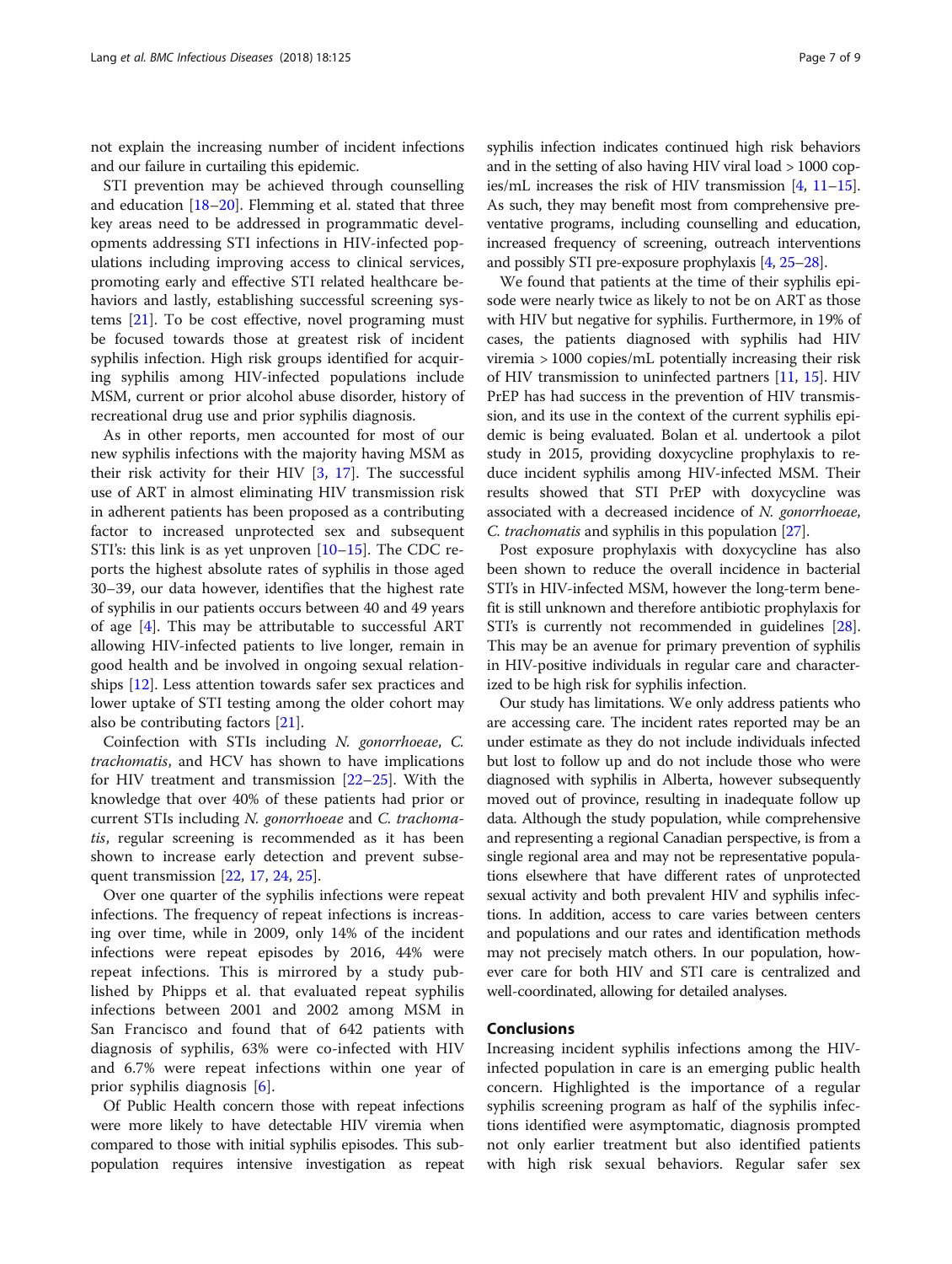<span id="page-7-0"></span>counselling in our program has not been effective in limiting syphilis acquisition in those successfully engaged in HIV care. A number of risk factors among HIV-infected populations were identified, including; MSM, prior alcohol abuse, prior recreational drug use and prior syphilis episode. Intensified and novel interventions will be required for those at high risk if the negative consequences of syphilis are to be avoided and its spread curtailed.

# Additional file

[Additional file 1:](https://doi.org/10.1186/s12879-018-3038-4) Table S1. Characteristics of HIV+ patients regularly followed at the Southern Alberta Clinic between 1/1/2006 and 12/31/2016 comparing patients in four groups: syphilis positive (reference group), repeat syphilis positive, syphilis positive not on ART, syphilis positive not HIV Virologically suppressed (VL > 40 copies/mL). <sup>1</sup>Indigenous includes Aboriginal, Metis and Inuit; ACB includes African, Caribbean, Black; Other includes IndoAsian, Hispanic, East Asian, and other. <sup>2</sup>MSM = self-reported men who have sex with men identification; HET = self-reported heterosexual identification; PWID = self-reported intravenous drug use identification; Other HIV Risk factor behavior includes: blood transfusions, hemophiliac, neonatal, postnatal infection, unknown or not reported. <sup>3</sup> History of Cigarette Smoking-Current or Past; History of Alcohol Abuse- > 14 drinks/week or binge drinking; History of Recreational Drug Use –Current or Past; History of Intimate Partner Violence-Current or Past. (DOCX 24 kb)

## Acknowledgements

Not applicable.

#### Funding

No funding was received for this work.

## Availability of data and materials

The datasets generated and/or analyzed during the current study are not publicly available due to patient confidentiality. The sensitive nature of this information as well as the relatively small number of patients included in this dataset may lead it to be identifying and therefore does not allow this dataset to be made public.

#### Authors' contributions

RL, RR and MJG were primary authors and lead investigators of this work. SR, MP, HK, and JG were involved in data extraction and analysis. RL, RR and JG wrote the manuscript. All authors contributed to the drafting and revision of the paper. All authors read and approved the final manuscript.

## Ethics approval and consent to participate

Ethics approval was obtained through the University of Calgary Bioethics committee as a quality assurance project through A Project Ethics Community Consensus Initiative (ARECCI). Approval was granted both verbally and written on Aug 23, 2016. Informed consent was deemed unnecessary as per ethics approval via ARECCI do to the non-identifying nature of this grouped data.

## Consent for publication

Not applicable.

#### Competing interests

We have no relevant conflicts of interest to disclose. This research was presented at CROI 2017 in Seattle, WA as a poster.

## Publisher's Note

Springer Nature remains neutral with regard to jurisdictional claims in published maps and institutional affiliations.

## Author details

<sup>1</sup>Department of Medicine, University of Calgary, S Alberta HIV Clinic, 3330 Hospital Drive NW, Calgary, AB T2N4N1, Canada. <sup>2</sup>S Alberta HIV Clinic, Calgary, Canada. <sup>3</sup>Department of Community Health Sciences, University of Calgary, Calgary, Canada. <sup>4</sup> Alberta Health Services STI Centralized Services Edmonton, Canada.

## Received: 12 December 2017 Accepted: 4 March 2018 Published online: 13 March 2018

#### References

- 1. World Health Organization. (2012) Global incidence and prevalence of selected curable sexually transmitted infections – 2008. [http://www.who.int/](http://www.who.int/reproductivehealth/publications/rtis/stisestimates/en/) [reproductivehealth/publications/rtis/stisestimates/en/.](http://www.who.int/reproductivehealth/publications/rtis/stisestimates/en/) Accessed 2 Nov 2016.
- 2. Trotten S, Maclean R, Payne E. Infectious syphilis in Canada: 2003–2012, CCDR. Center for Communicable Diseases and Infection Control, Public Health Agency of Canada. CCDR. 2015;41(2).
- 3. Alberta Government. Sexually transmitted infections have reached outbreak levels in Alberta. 2016 Apr 26. [https://www.alberta.ca/release.cfm?xID=](https://www.alberta.ca/release.cfm?xID=4163947EECDEA-024A-0016-6E2A2E61E3978E3E) [4163947EECDEA-024A-0016-6E2A2E61E3978E3E](https://www.alberta.ca/release.cfm?xID=4163947EECDEA-024A-0016-6E2A2E61E3978E3E). Accessed 2 Nov 2016.
- 4. Cope AB, Crooks AM, Chin T, Kuruc JD, McGee KS, Eron JJ, et al. Incident sexually transmitted infection as a biomarker for high risk sexual behaviour following diagnosis with acute HIV. Sex Transm Dis. 2014;41(7):447–52.
- Palacios R, Jimenez-Onate F, Aguilar M, Galindo MJ, Ocampo A. Berenguer et al. impact of syphilis infection on HIV viral load and CD4 cell counts in HIV-infected patients. J Acquir Immune Defic Syndr. 2007;44(3):356–9.
- 6. Phipps W, Kent CK, Kohn R, Klausner JD. Risk factors for repeat syphilis in men who have sex with men, San Francisco. Sex Trans Dis. 2009;36(9):331–5.
- 7. Kofoed K, Gerstoft J, Mathiesen LR, Benfield T. Syphilis and human immunodeficiency virus (HIV)-1 coinfection: influence on CD4 T-cell count, HIV-1 viral load, and treatment response. Sex Transm Dis. 2006;33(3):143–8.
- 8. Sadiq ST, McSorley J, Copas AJ, Bennett J, Edwards SJ, Kaye S, et al. The effects of early syphilis on CD4 counts and HIV-1 RNA viral loads in blood and semen. Sex Transm Infect. 2005;81:380–5.
- 9. Hall HI, Holtgrove DR, Maulsby C. HIV transmission rates from persons living with HIV who are aware and unaware of their infection. AIDS. 2012;26:893–6.
- 10. Braun DL, Marzel A, Steffens D, Schreiber PW, Grube C, Scherrer AU, et al. High rates of subsequent asymptomatic STIs and risky sexual behavior in patients initially presenting with primary HIV-1 infection. Clin Infect Dis Published Online First: 5 October 2017. doi:[https://doi.org/10.1093/cid/cix873.](https://doi.org/10.1093/cid/cix873)
- 11. R. v Mabior, 2012 SCC 47, [2012] 2 S.C.R. 584. [https://scc-csc.lexum.com/](https://scc-csc.lexum.com/scc-csc/scc-csc/en/item/10008/index.do) [scc-csc/scc-csc/en/item/10008/index.do.](https://scc-csc.lexum.com/scc-csc/scc-csc/en/item/10008/index.do) Accessed: 1 Dec 2017.
- 12. Ciesielski CA. Sexually transmitted diseases in men who have sex with men: an epidemiologic review. Curr Infect Dis Rep. 2003;5(2):145–52.
- 13. Kalichman SC, Pellowski J, Turner C. Prevalence of sexually transmitted co-infections in people living with HIV/AIDS: systematic review with implications for using HIV treatments for prevention. Sex Transm Infect. 2011;87:183–90.
- 14. Shilaih M, Marzel A, Braun DL, Scherrer AU, Kovari H, Young J, et al. Factors associated with syphilis incidence in the HIV-infected in the era of highly active antiretrovirals. Medicine. 2017;96(2):e5849. [https://doi.org/10.1097/MD.](https://doi.org/10.1097/MD.0000000000005849) 000000000005849
- 15. Quinn TC, Wawer MJ, Sewankambo et al. Viral load and heterosexual transmission of human immunodeficiency virus type 1. NEJM, 2000;342: 921–929.
- 16. Newman L, Rowley J, Vander Hoorn S, Wijesooriya NS, Unemo M, Low N, et al. Global estimates of the prevalence and incidence of four curable sexually transmitted infections in 2012 based on systematic review and global reporting. PLoS One. 2015;10(12):12–20.
- 17. Centers for Disease Control and Prevention. (2015) Sexually Transmitted Diseases: Syphilis. Available at: [http://www.cdc.gov/std/.](http://www.cdc.gov/std/) Accessed 2 Nov 2016.
- 18. Bolu OO, Lindsey C, Kamb ML, Kent C, Zenilman J, Douglas JM, et al. Is HIV/sexually transmitted disease prevention counseling effective among vulnerable populations: a subset analysis of data collected for a randomized, controlled trial evaluating counseling efficacy (project RESPECT). Sex Transm Dis. 2004;31:469–74.
- 19. Richardson JL, Milam J, McCutchan A, Stoyanoff S, Bolan R, Weis J, et al. Effect of brief safer-sex counseling by medical providers to HIV-1 seropositive patients: a multi-clinic assessment. AIDS. 2004;18(8):1179–86.
- 20. Rietmeijer CA. Risk reduction counselling for prevention of sexually transmitted infections: how it works and how to make it work. Sex Transm Infect. 2007;83:2–9.